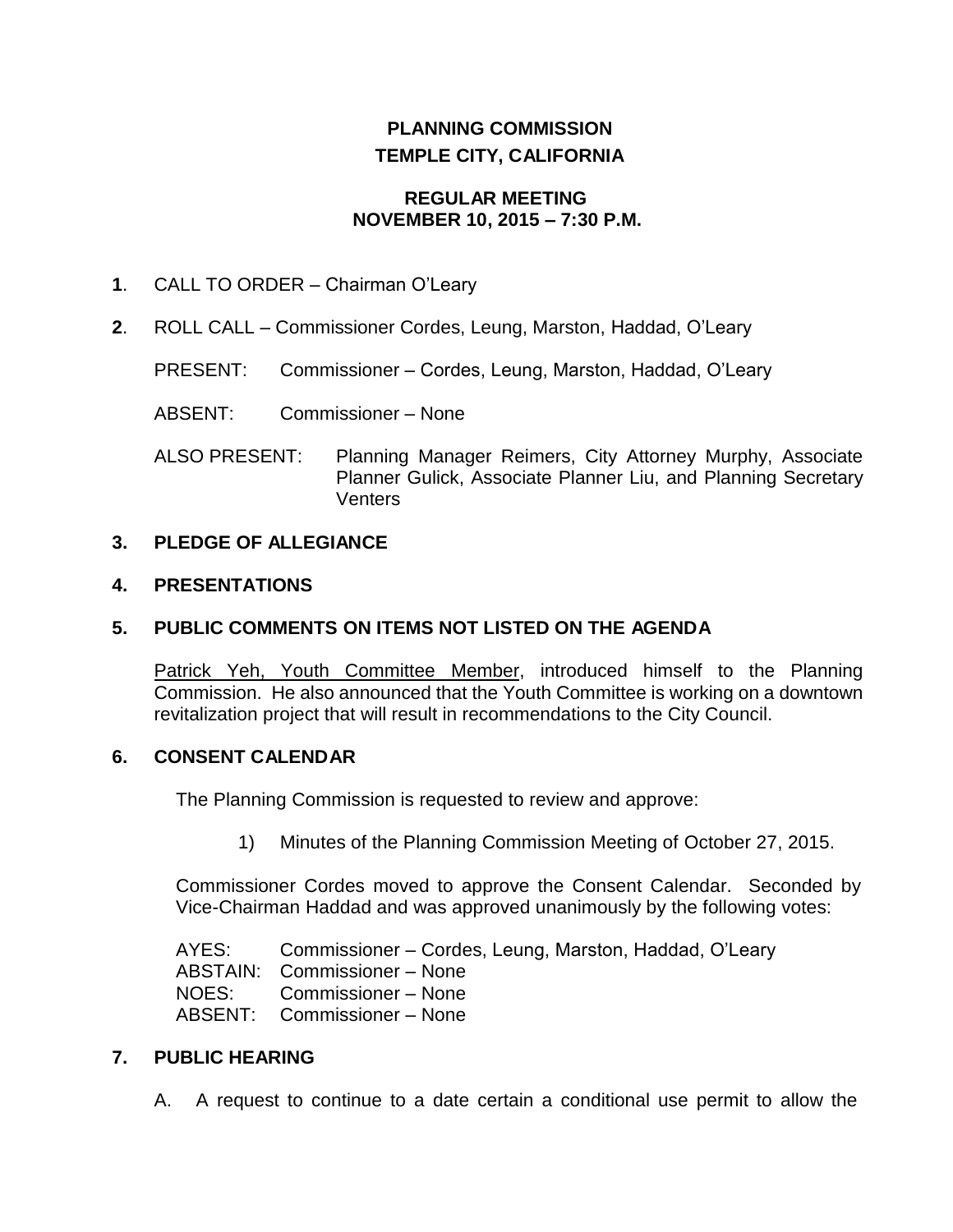establishment of a dance studio. The business will occupy a floor area of 1,000 square feet. The property is located in the C-3, commercial zone, and is designated as Heavy Commercial by the City's General Plan.

Chairman O'Leary opened the public hearing. No one from the public came forth to speak. Consequentially, Chairman O'Leary closed the public hearing.

Commissioner Cordes made a motion to continue File 15-359 to the Planning Commission Meeting of December 8, 2015. Seconded by Commissioner Marston and carried by the following roll call vote:

| AYES:           | Commissioner – Cordes, Leung, Marston, Haddad, O'Leary |
|-----------------|--------------------------------------------------------|
| <b>ABSTAIN:</b> | Commissioner – None                                    |
| NOES:           | Commissioner - None                                    |
| ABSENT:         | Commissioner - None                                    |

B. A tentative parcel map for a lot split subdivision and a minor site plan review for the construction of a single-family residence on the southerly parcel (Parcel 2) of the subdivision.

The subject site is a request for a tentative parcel map to subdivide a property through the midpoints of the front and rear property lines to create two parcels. The property is 100 feet wide and 158 feet deep with a land area of approximately 15,800 square feet. Each lot will be 7,900 square feet, have a street frontage of 50 feet, and allow direct access from the adjacent public street. The applicant is proposing to demolish both existing residences and develop a new two-story single-family residence on the southerly parcel. The property is located in the R-1 zone, and is designated as Low Density Residential by the City's General Plan.

Associate Planner Liu gave a brief summary of the staff report.

Chairman O'Leary opened the public hearing.

Shawn Yu, applicant's representative, stated that the project meets the current zoning standards of the City and clarified that he will comply with the conditions of approval.

Chairman O'Leary closed the public hearing.

Commissioner Marston made a motion to approve File 15-306, adopt the resolution, and find that the project is categorically exempt. Seconded by Commissioner Cordes and carried by the following roll call vote:

AYES: Commissioner – Cordes, Leung, Marston, Haddad, O'Leary ABSTAIN: Commissioner – None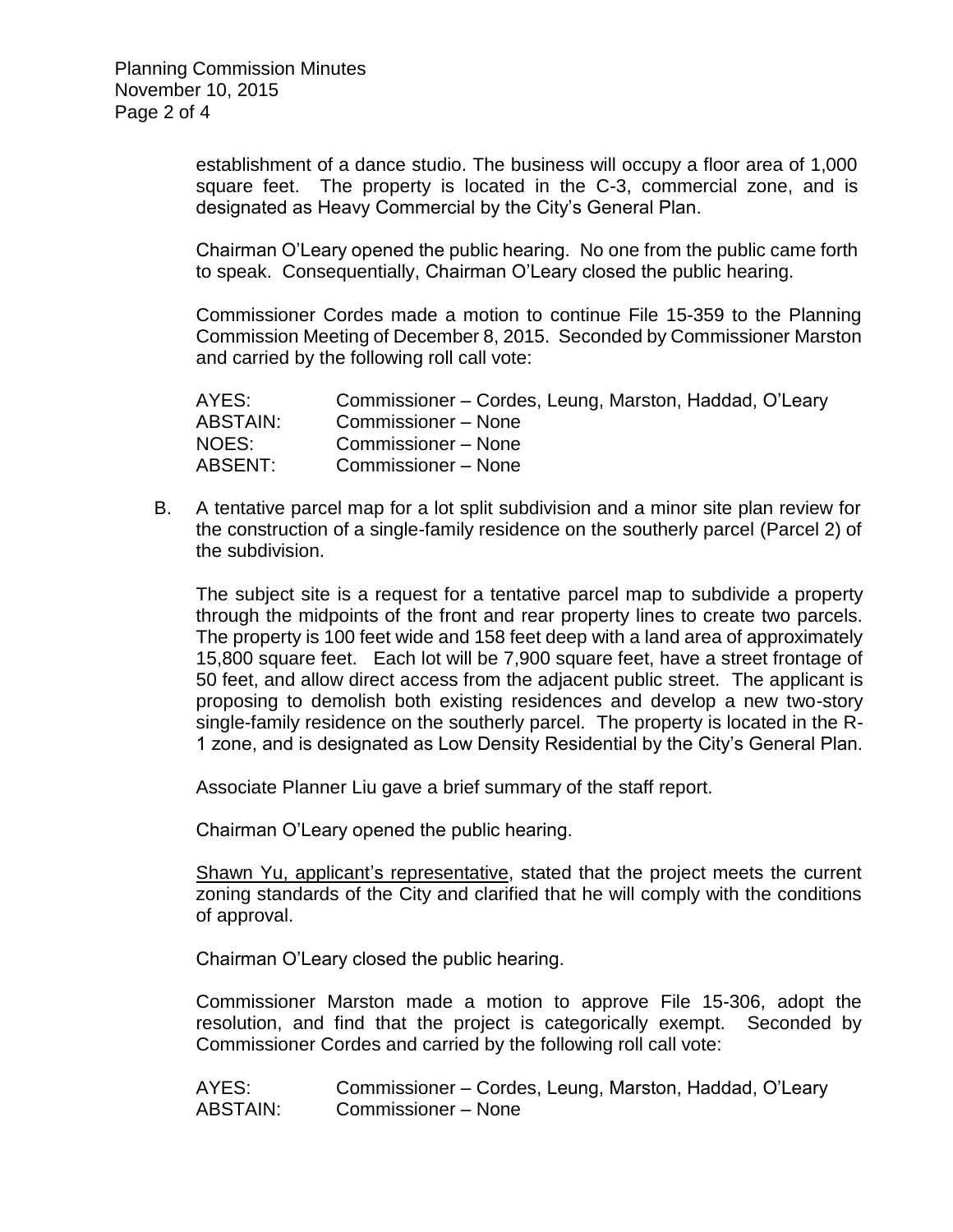Planning Commission Minutes November 10, 2015 Page 3 of 4

| NOES:   | Commissioner – None |
|---------|---------------------|
| ABSENT: | Commissioner - None |

C. A conditional use permit to allow the establishment of a restaurant in the Temple City Plaza shopping center. The conditional use permit also includes the restaurant's request to serve beer and wine.

The subject site is a request for a conditional use permit for a food and drink establishment that also serves beer and wine in a 2,650 square foot commercial unit. The restaurant Lotus House, specializes in Vietnamese Pho and Chinese food. The dining area consists of a total of 68 seats; no outside dining is being proposed as part of this request. The applicant would operate seven days a week from 8:00 a.m. to 10:00 p.m. The property is located in the C-2, commercial zone, and is designated as General Commercial by the City's General Plan.

Associate Planner Gulick gave a brief summary of the staff report.

Chairman O'Leary opened the public hearing.

Patsy Ma, applicant, briefed the Planning Commission regarding the history of the restaurant. She stated that she will abide by the conditions of approval.

Chairman O'Leary closed the public hearing.

Commissioner Leung made a motion to approve File 15-323, adopt the resolution, with the additional condition to repair the second trash enclosure and find that the project is categorically exempt. Seconded by Vice-Chairman Haddad and carried by the following roll call vote:

AYES: Commissioner – Cordes, Leung, Marston, Haddad, O'Leary ABSTAIN: Commissioner – None NOES: Commissioner – None ABSENT: Commissioner – None

#### **8. UNFINISHED BUSINESS** – None

#### **9. NEW BUSINESS** – None

#### **10. COMMUNICATIONS** – None

### **11. UPDATE FROM THE PLANNING MANAGER**

Planning Manager Reimers updated the Commission that an appeal has been filed for a Tentative Tract Map located at 5556 Welland Avenue. He announced that the